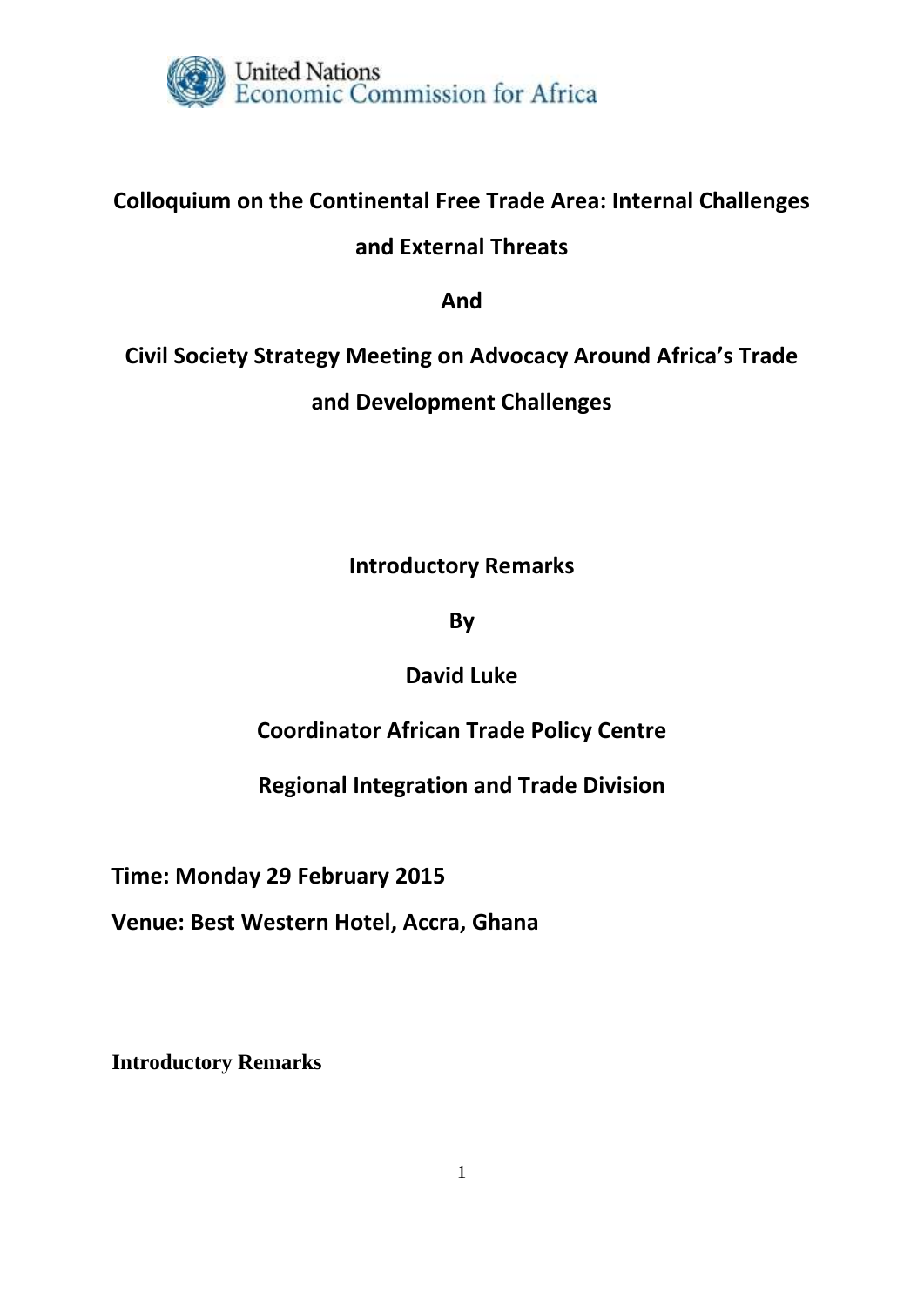#### **Expression of appreciation**

I wish to begin by expressing my appreciation to the Third World Network-Africa under the able leadership of my good friend, Yao Graham, for its key role in organizing this colloquium, and to civil society stakeholders from throughout the continent for your participation. By doing so, your involvement is helping to ensure that there is a strengthened basis for Civil Society Organizations (CSOs) to effectively organize, analyze and provide valuable policy inputs and advocacy as the effort to establish the Continental Free Trade Area – the CFTA – gets underway. CSOs have a vital role to play in ensuring that the CFTA negotiations adhere to the principles of transparency, consultation and inclusiveness. It is for this reason that I am delighted to provide these Introductory Remarks for the Economic Commission for Africa – Third World Network Colloquium on the Continental Free Trade Area: Internal Challenges and External Threats, and the Civil Society Strategy Meeting on Advocacy Around Africa's Trade and Development Challenges.

At the outset, let me also acknowledge the support to the African Trade Policy Centre at ECA by the Department of Foreign Affairs, Trade and Development,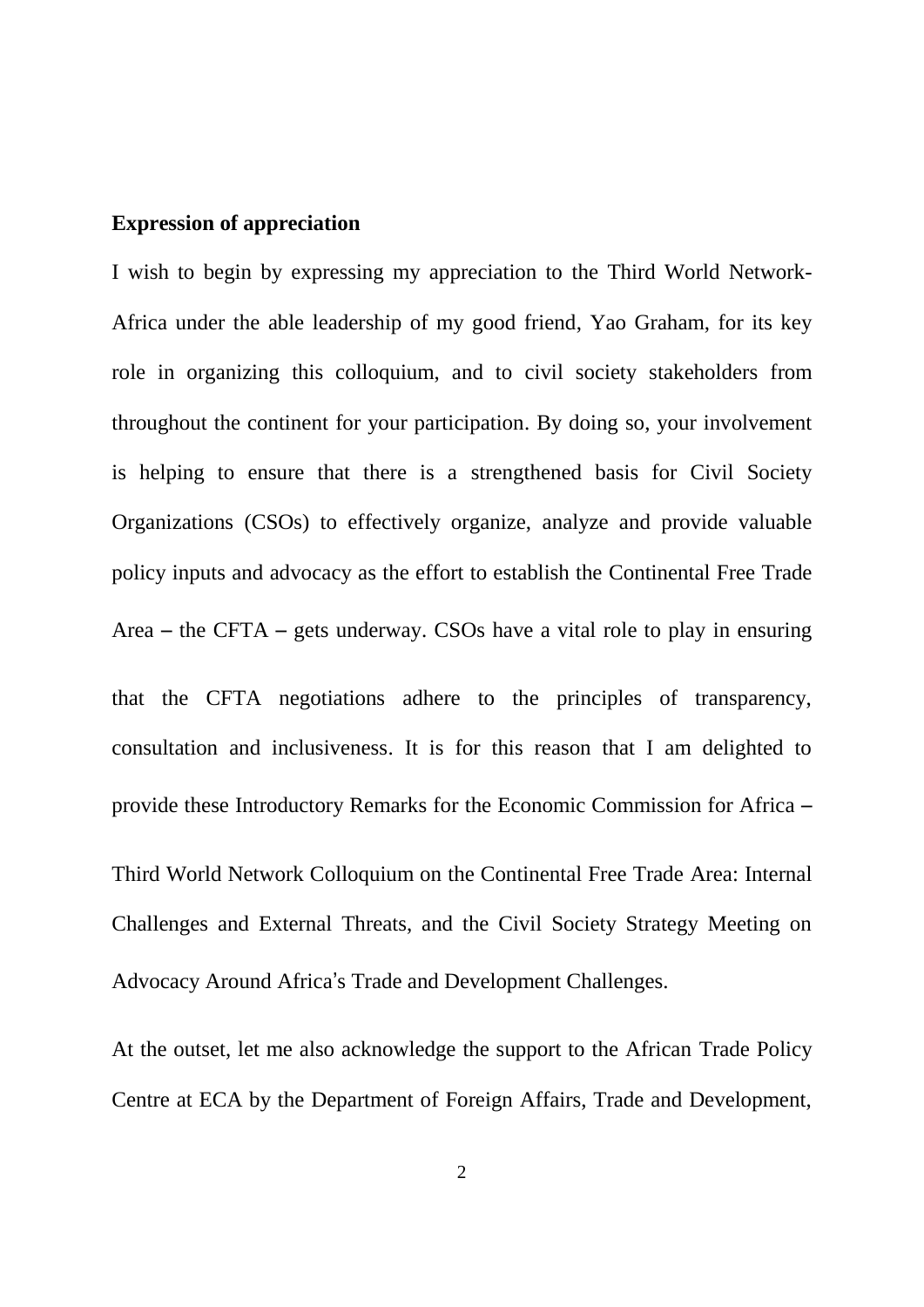Government of Canada which has enabled us to develop an extensive work programme on intra/African trade.

## **The CFTA** – **flagship initiative under the AU**'**s Agenda 2063**

A flagship initiative under the African Union's Agenda 2063, the CFTA is a major effort to boost intra-African trade, consolidate African markets and reinforce regional integration. By doing so, the CFTA has the potential to contribute significantly to sustainable economic growth, infrastructure development, employment generation, poverty reduction, local and foreign direct investment, thereby paving the way for structural change and industrial development. To this extent, progress on the aspirations of Agenda 2063 towards 'the Africa we want' is contingent on changing the way Africa trades which has profound implications for production, investment, enterprise, innovation and sustainable development.

The ambition, as determined by the African Union Summit in January 2012, is to establish the CFTA by 2017. The 2012 Summit also adopted the Boosting Intra-African Trade (BIAT) Initiative. The BIAT identifies seven clusters –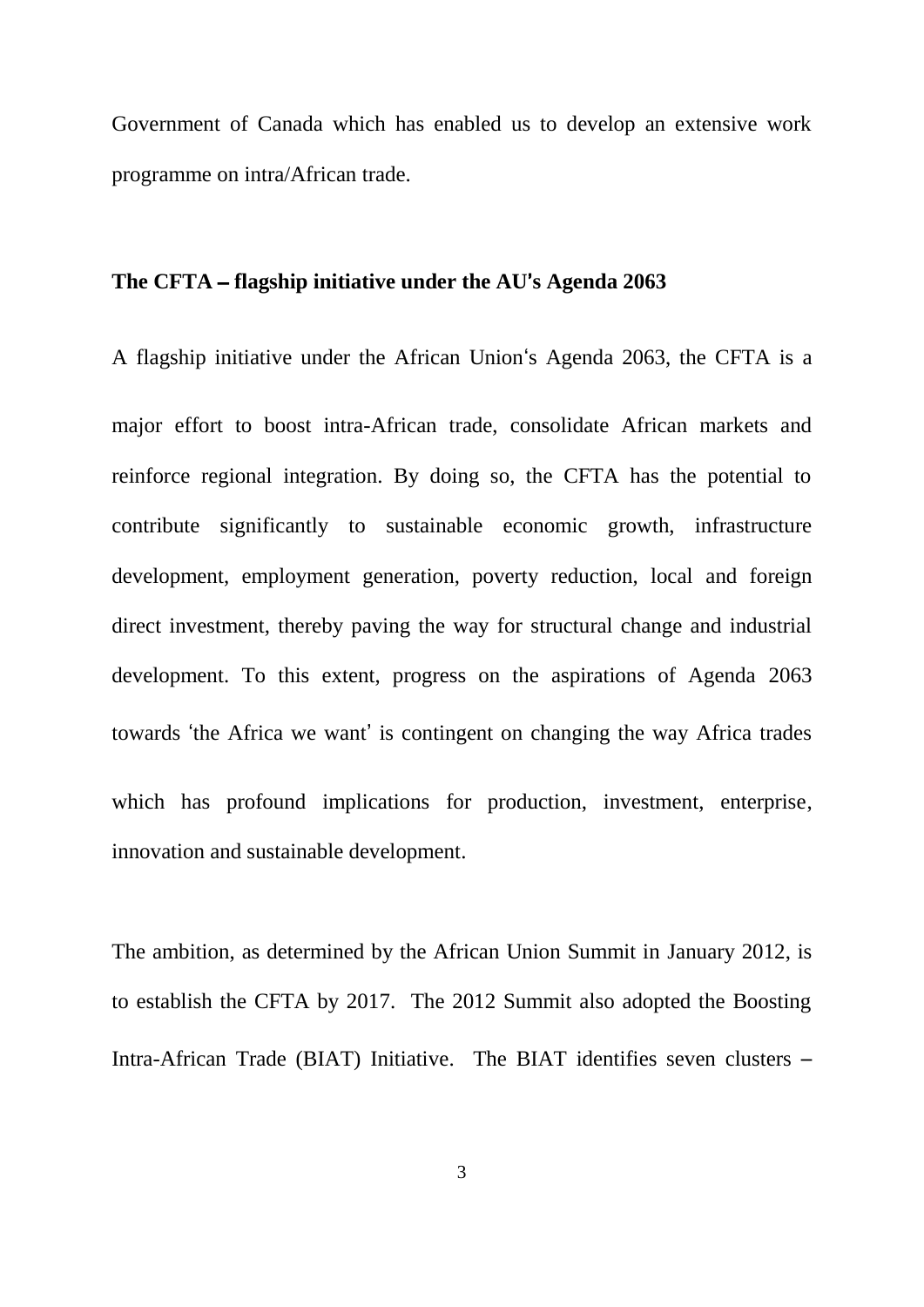market integration, productive capacity, trade-related infrastructure, trade information, trade facilitation, trade finance and factor mobility – where progress is necessary to complement the steps that are to be taken to establish the CFTA.

The CFTA process was formally begun with the launch of negotiations at the African Union Summit in Johannesburg, South Africa, in June last year.

Progress is being made. Just last week the first Meeting of the CFTA Negotiating Forum kicked off at the AU Headquarters in Addis Ababa, Ethiopia, during which Member States considered preparatory issues for the conduct of the negotiations and adopted the rules of procedure of the Negotiating Forum. Let me take this opportunity to acknowledge the presence of AUC colleagues including Mr. Babajide Sodipo who is the special adviser to the Commissioner for Trade and Industry and also Mr. Prudence Sebahizi of the Department of Trade and Industry.

**The structure of Africa**'**s trade has not change during six decades of independence**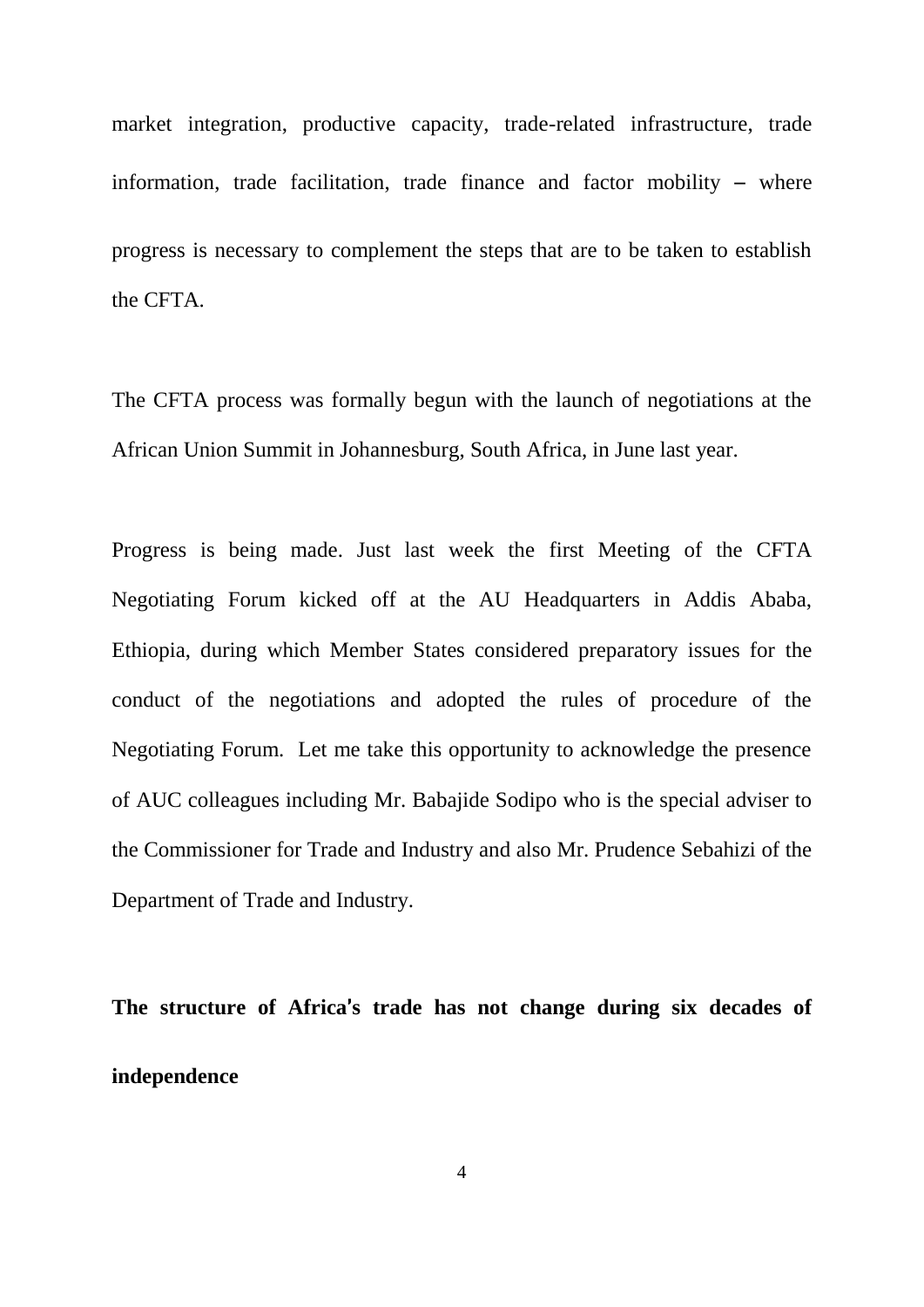As you know, regional integration has long been a key element in the development strategy of African countries. The blue print for the continent's economic integration is the Abuja Treaty. Adopted in 1991 under the auspices of the Organization of African Unity (OAU), the goal of the Abuja Treaty is the establishment of an African Economic Community (AEC) by 2025 with the Regional Economic Communities (RECs) as the building blocks.

Over the years, the RECs, to their credit, have achieved significant levels of market integration among their member states. Free trade areas (FTAs) are operational in SADC, COMESA and UMA. ECCAS has laid out plans for an FTA. The EAC and ECOWAS are transitioning towards deeper integration through the establishment of customs unions. SADC, COMESA and EAC signed a Tripartite FTA last year although much work remains to be concluded for the agreement to become operational.

Notwithstanding this progress, the size of intra-Africa trade has remained relatively small, although there are regional variations. At around 12 per cent, the level of intra-African trade is the lowest among the major regions of the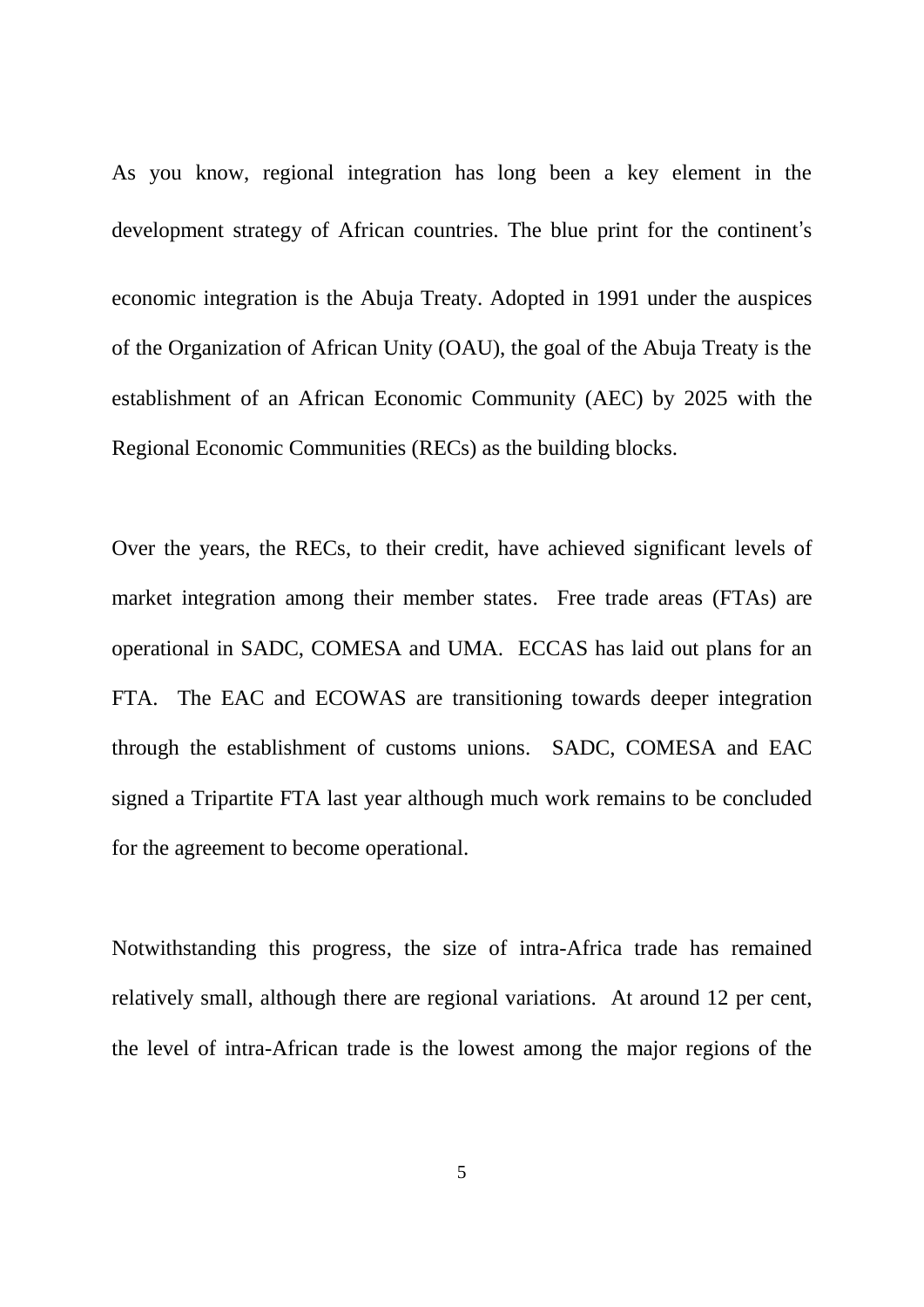world - intra-Latin American, intra-ASEAN, intra-EU and intra-North American trade are all north of 40 per cent.

The low level of intra-African trade and limited integration of continental markets have reinforced a pattern of trade that is dominated by the export of basic commodities. This is a legacy of colonial rule which even after six decades of independence, the continent has not been able to shake-off.

#### **The potential of the CFTA**

The CFTA can potentially change this. Indeed, ECA research – here let me acknowledge the presence of my colleagues from ECA, Ms. Heini Suominen and Mr. Robert Lisinge who will be making a presentations at this colloquium shows that while over 80 per cent of Africa's exports to the rest of the world is mainly unprocessed commodities, close to 40 per cent of intra-African exports are processed goods. Our research further shows that a 50 per cent increase in intra-African trade above a 2012 baseline can be achieved by 2022 if a CFTA is

stronger if implementation of the CFTA is accompanied by improved trade

in place by 2017. The increase in intra-African trade could be significantly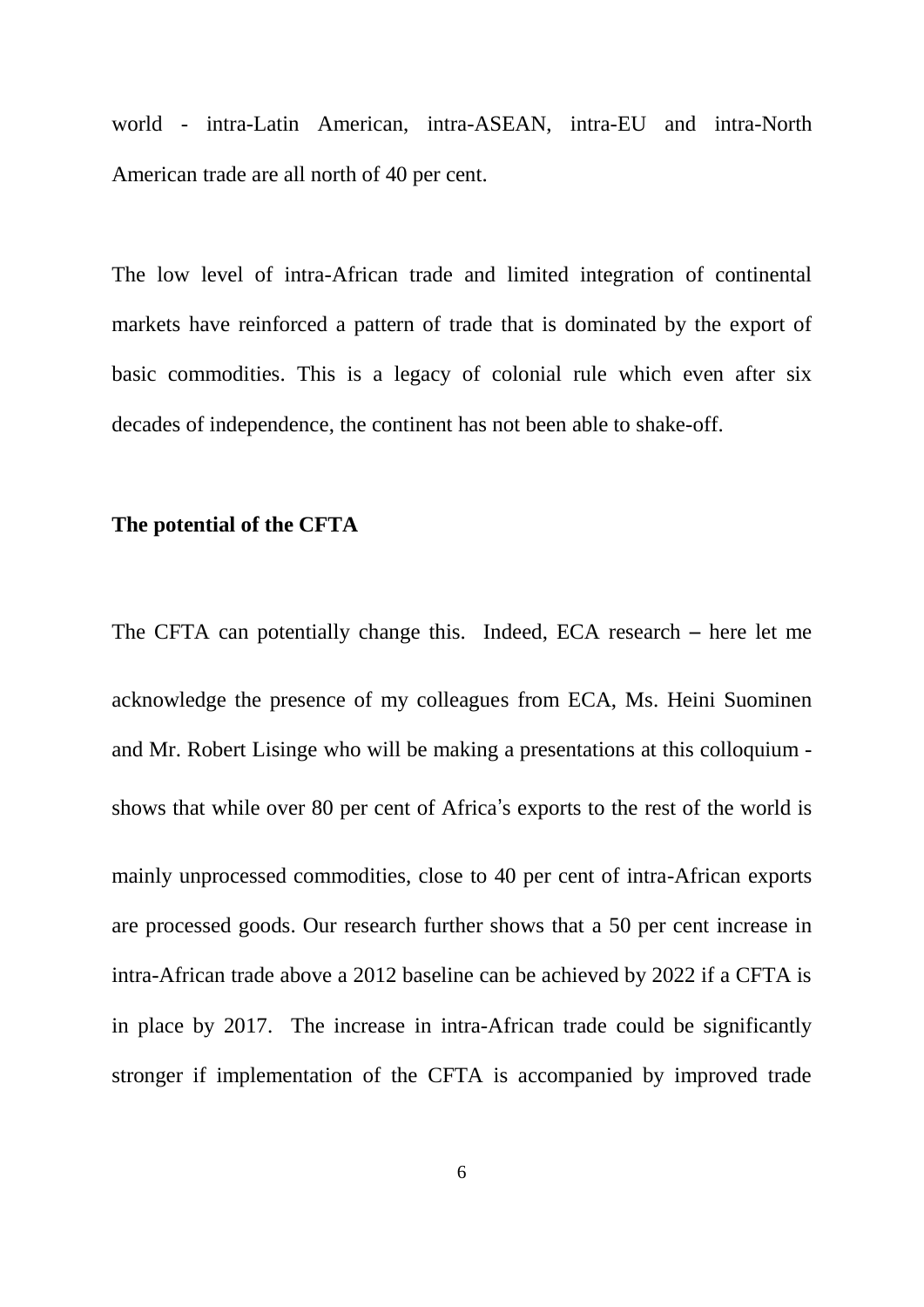facilitation measures, including disciplines on non-tariff barriers. To this extent, the CFTA can support Africa's economic transformation by stimulating

African enterprise to source inputs, intermediate goods and services from within the continent and to export to neighbouring markets thereby enhancing both competitiveness and productivity.

Establishment of the CFTA is moreover timely: the end of the recent commodity super-cycle has once again exposed the vulnerability of Africa's commodity dependent economies, although a number of African countries continue to be among the world's fastest-growing economies. Indeed, the growth spurt that many African economies experienced between 2000 and 2013 has generated a continental GDP of around \$3 trillion. The continental population is now at around 1 billion of which about 20 per cent is estimated to be 'middle-class', i.e Africans with incomes of \$2 a day or more. Responding to the demand for goods and services generated by the African population is a far more reliable source of growth than dependence on primary commodity exports.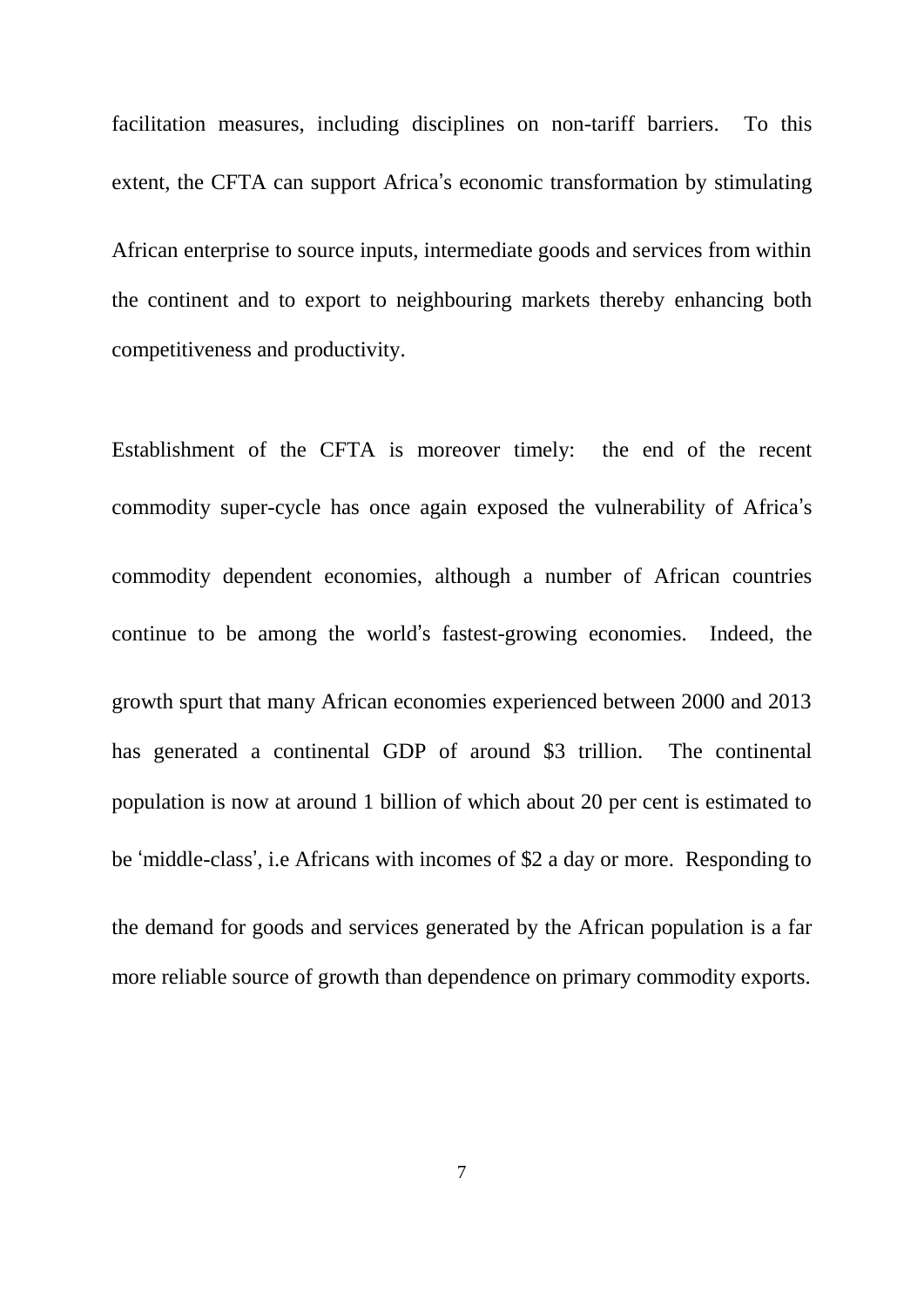The CFTA is also timely as it has now become clear that efforts to achieve development-friendly trade rules in the WTO have failed. Following the recent WTO Ministerial Conference in Nairobi, ambivalence shrouds the future status of the Doha Development Agenda. At the same time, the action has shifted from the WTO with the world's major and emerging economies negotiating mega-regional trade deals principally through the Trans-Pacific Partnership (TPP), the Regional Comprehensive Economic Partnership (RCEP) and the Trans-Atlantic Trade and Investment partnership(TTIP). ECA research has shown that Africa's exports to these markets will decline as preferential margins are eroded. But with Africa's own mega-regional through the CFTA in place, trade will grow significantly among African countries as I have already noted. An added benefit of the CFTA is that for the first time, it will provide Africa with a coherent trade policy against the background of multiple trading regimes and overlapping REC memberships. The experience of negotiating the Economic Partnership Agreements (EPAs) revealed that without a continentwide trade regime, African countries participating in different RECs could find themselves in the absurd situation of giving better trade terms to external partners than to one another.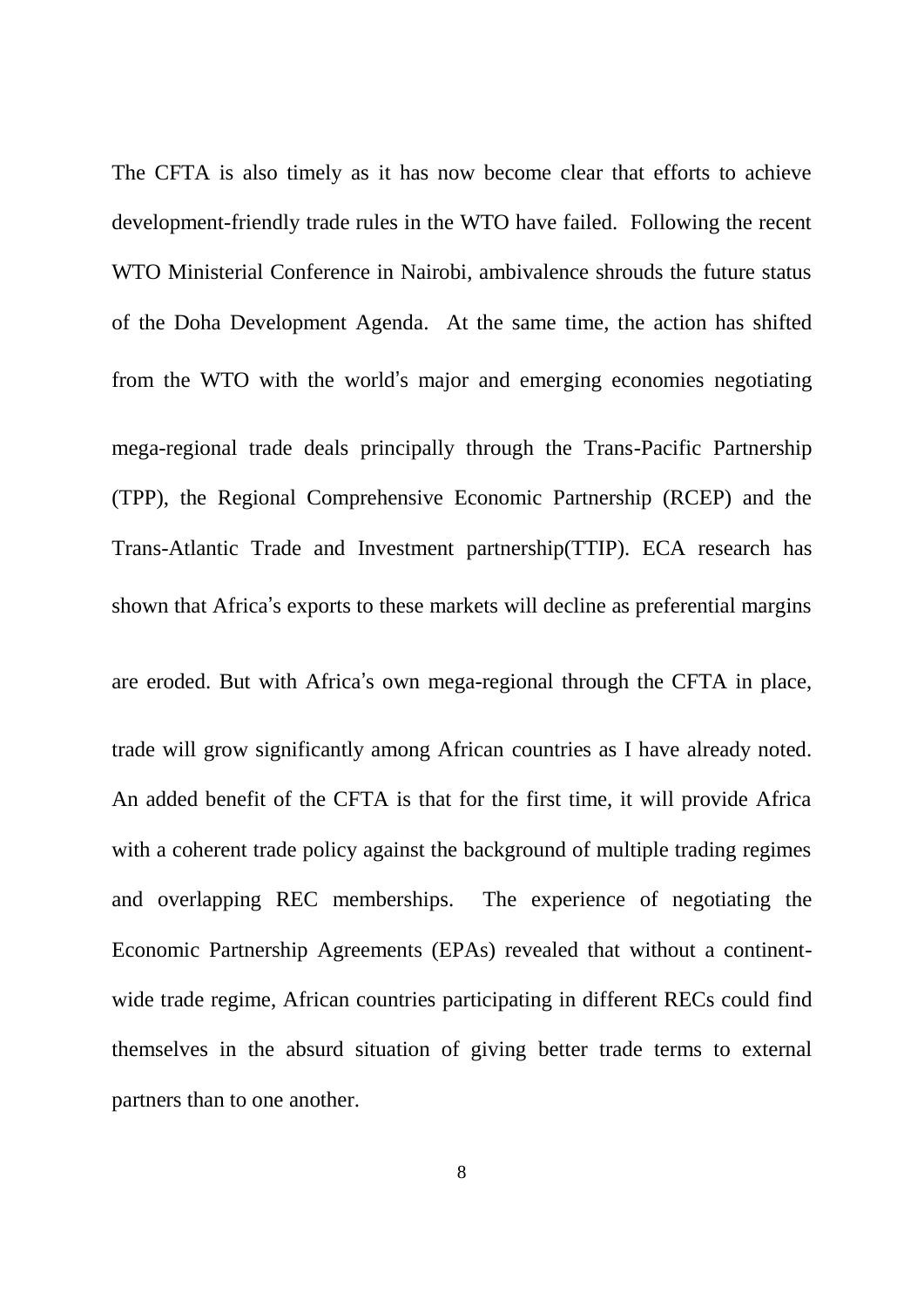#### **Caveats**

Notwithstanding ECA's advocacy for the CFTA, some caveats must be noted.

Policymakers must be conscious of how the economic effects of FTA agreements cascade down to marginalized groups, the implications for gender and the environment as well as for the least developed country (LDC) economies several of which can be found in Africa, and of appropriate policy responses to these challenges. In particular, with agriculture as the largest sector in most African economies in terms of livelihoods, employment and incomes, ECA is calling for a separate agreement on agriculture within the CFTA. This is to lock in agreed continental policy frameworks such as the Malabo Declaration and the Comprehensive Africa Agriculture Development Programme (CAADP) that make provisions for enhancing food security, rural development, productivity and enhanced participation in agro-value chains. This will also create options and pathways for Africa's LDC economies to benefit from the

CFTA. It is clear to us at ECA that liberalization alone through the CFTA is not sufficient to ensure the modernization of African agriculture.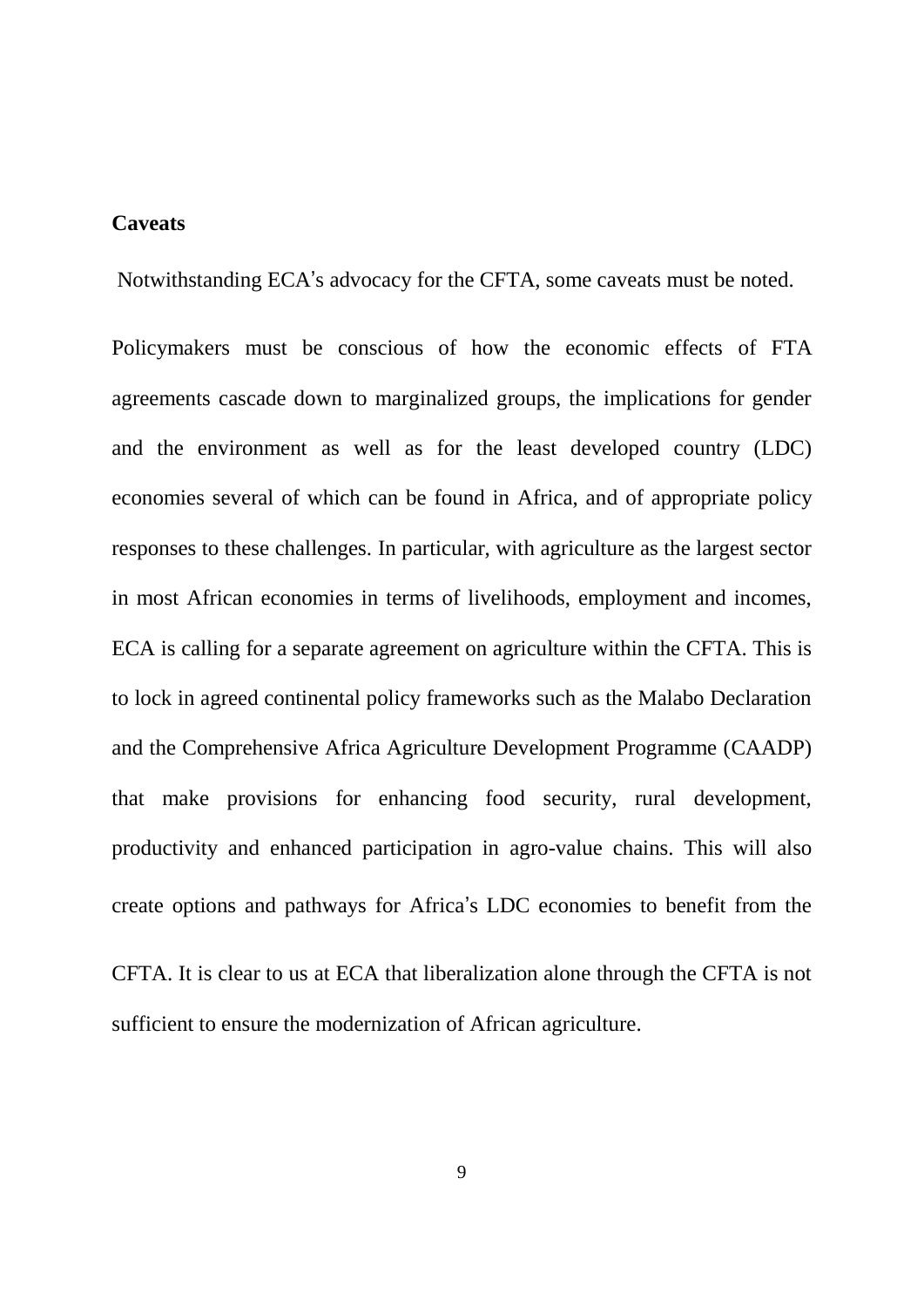It is for this reason that ECA, in collaboration with the Office of the High Commission for Human Rights and the Friedrich Ebert Siftung, is undertaking an *ex ante* human rights assessment of the CFTA focusing on agriculture, rural livelihoods and employment. This will help us understand better how policy challenges in these sectors should be addressed within the context of the CFTA. This important study will also provide civil society stakeholders with substantive insights for policy advocacy and engagement with your governments and the private sector.

In raising awareness on these issues, ECA is also advocating for an ambitious outcome from the CFTA negotiations with liberalization of substantially all trade in goods and services. It is possible for negotiators to reach a comprehensive agreement on trade in goods including special provisions for agriculture and clear modalities for the progressive liberalization of trade in services by 2017. Our belief is based on the view that the negotiations would move quickly if negotiators work from a Pan-African template agreement, rather than through the laborious exchange of negotiating texts among 54 countries. We believe that the CFTA's potential including scale economies and other efficiencies can only be fully realized through an ambitious 21st century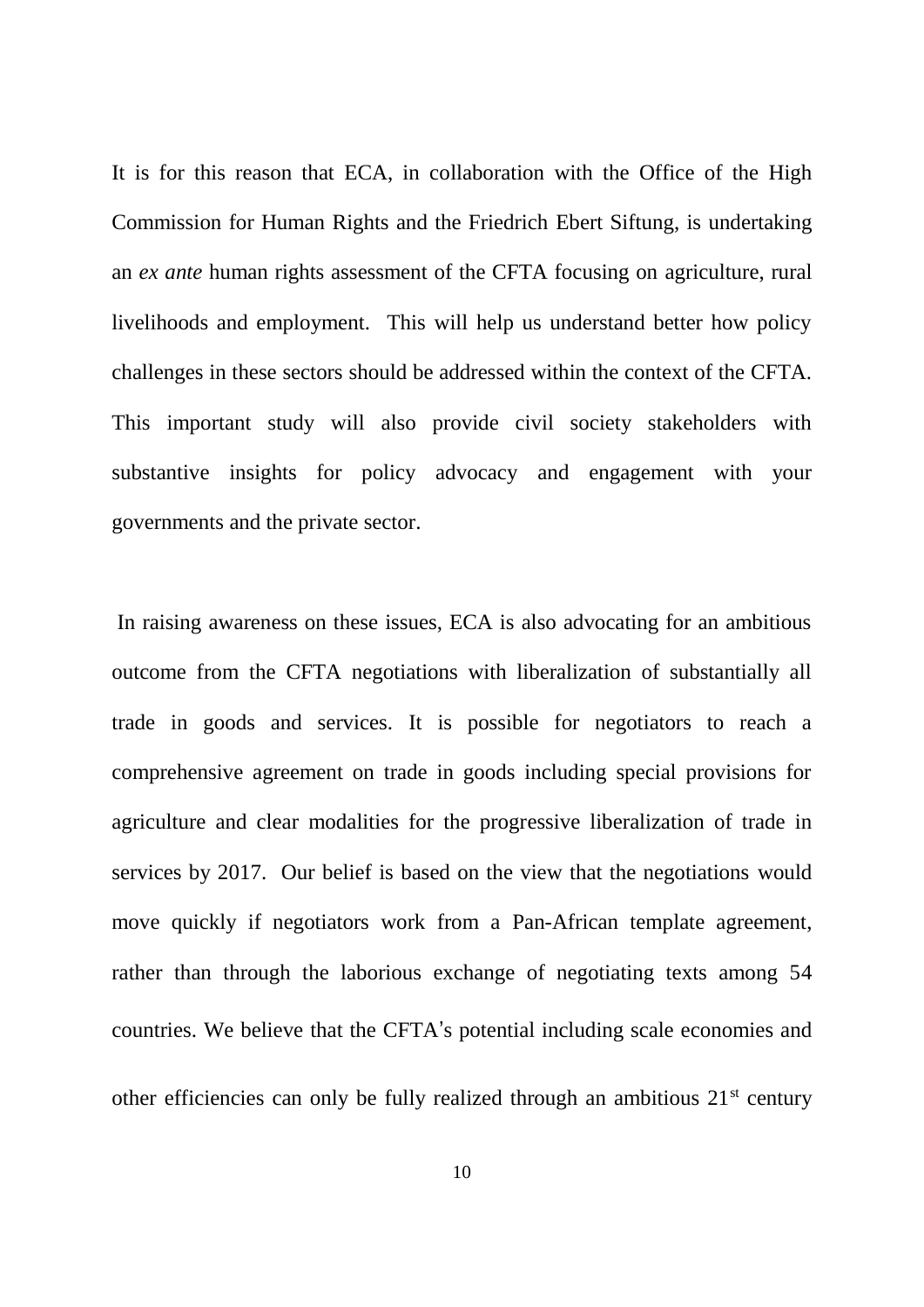agreement that encompasses goods, agriculture, services, non-tariff barriers and an industrial pillar that aligns the trade regime with industrial development aspirations. At the same time, provisions can be made for special and differential treatment for the smaller economies through transition periods and well-designed flexibilities. But all 54 member states of the AU must assume meaningful liberalization commitments if the CFTA is to meet such strategic objectives as overcoming dependence on primary commodity exports, accelerating the diversification and dynamism of intra-African trade and ensuring the rationalization of multiple trading regimes and overlapping REC memberships. In this context, variable geometry can be meaningfully applied not in terms of differential commitments and obligations under a CFTA agreement but in terms of time-bound and related flexibilities in the implementation of an agreement that applies to all AU Member States.

#### **The role of CSOs**

This colloquium seeks to gather CSO stakeholders from throughout the continent together to deepen understanding of the CFTA and to develop an Action Plan for CSO engagement with the CFTA.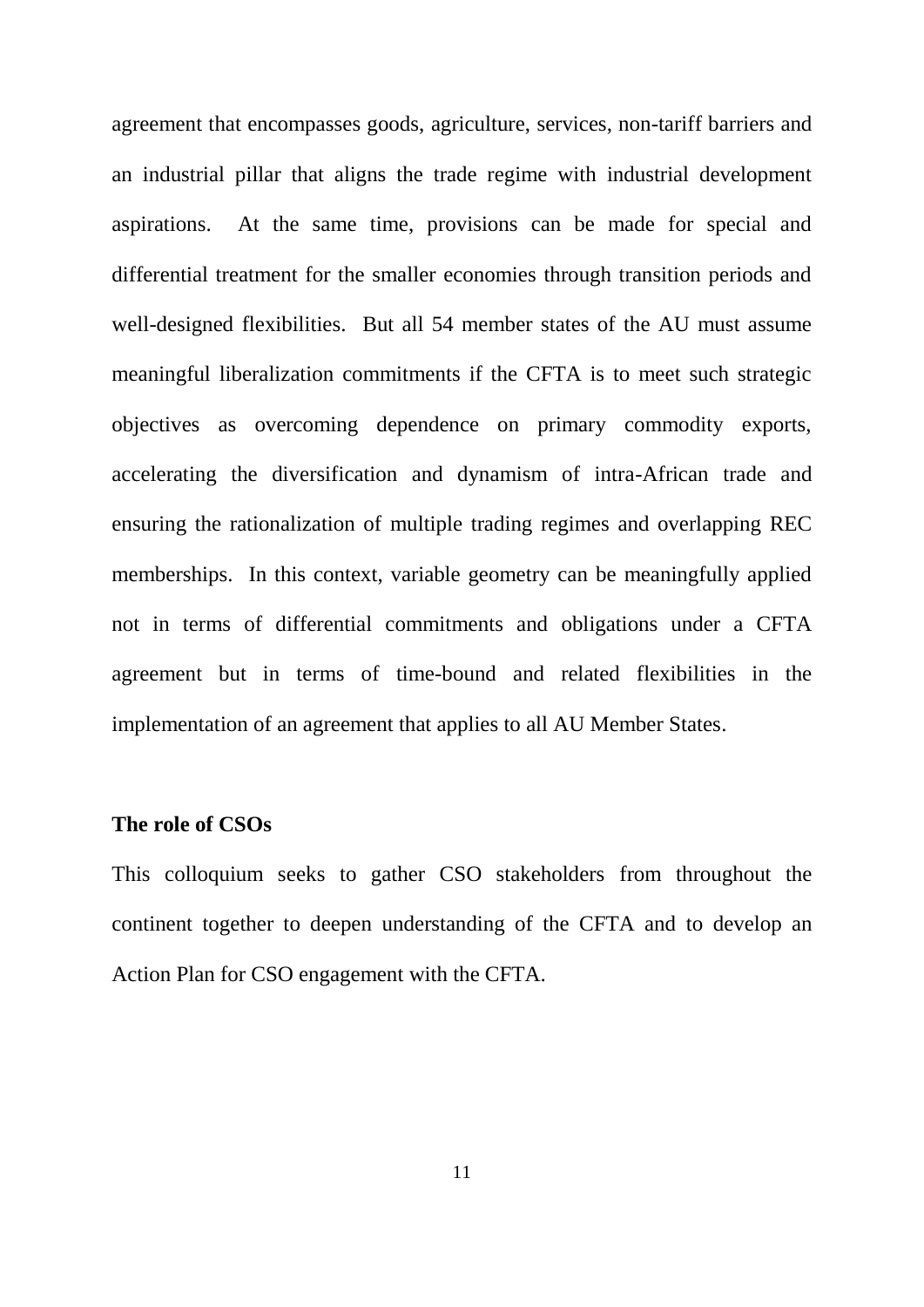The CFTA will require African countries to undertake major structural reforms. For example, as trade taxes become less important, other revenue sources such as direct and indirect taxes will become more significant. Equity considerations will have to be addressed. Agriculture sector reforms and industrial development initiatives must complement implementation of a CFTA agreement. CSOs will perform a number of crucial functions in ensuring that the opportunities of the CFTA are realized and that challenges are met. At the core of these functions are the principles of transparency, consultation and inclusiveness in both the negotiation and implementation of a CFTA agreement.

As CSOs you are charged with making sure that these principles are adhered to and reflected in the CFTA negotiations and its implementation thereafter.

#### **Transparency**

The CFTA negotiation proposals and agreement must be scrutinized by those whom it will affect. For this, CSOs must be given access to both the necessary information to judge the proposals and agreement and to establish the means to evaluate them. CSOs have an obligation to ensure that governments are transparent through the disclosure of information on the implications of various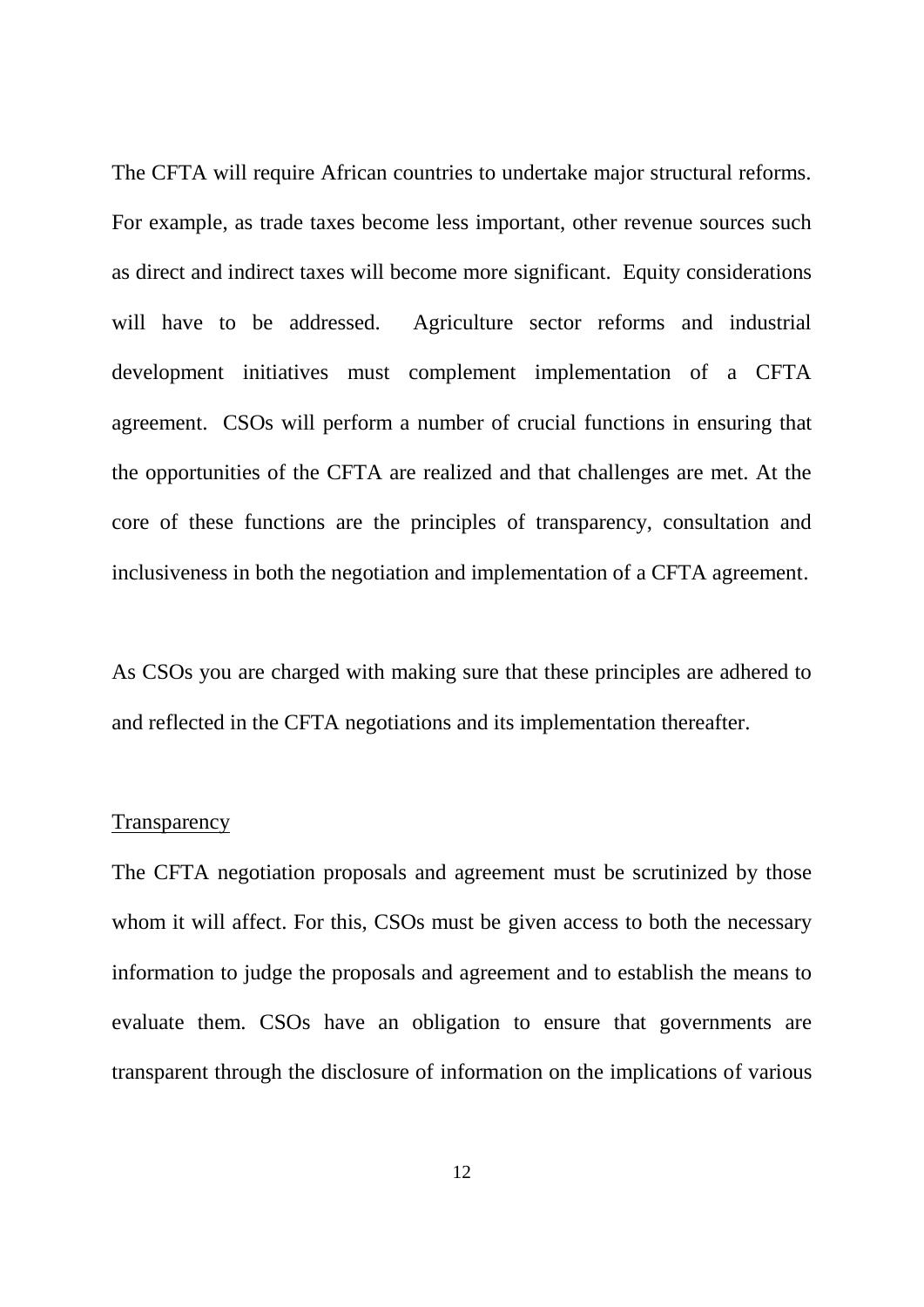aspects of the negotiating proposals and the agreement that is reached. CSOs must handle such information responsibly in building awareness and campaigning for appropriate policy responses. Please keep in mind that these negotiations are within the African family with strategic objectives at stake.

#### Consultation

In terms of content, the CFTA will be improved through consultation with a broad range of stakeholders. It will be important to identify groups affected by the CFTA, identify effects, and support these groups with the capacity to participate in national discussions. If stakeholders do not have effective channels of communication, this must be addressed. Take the initiative, engage, mobilize the media, ensure that your views and messages get through.

#### Inclusiveness

CSOs have a role in ensuring an equitable distribution of the benefits of the CTTA and that human rights and sustainability principles are adequately taken into account. All African governments have signed up to the main African and international human rights conventions and development frameworks. Indeed, the AU's Agenda 2063 is built on these platforms. CSOs can provide valuable inputs by identifying adverse impacts (especially on marginalized and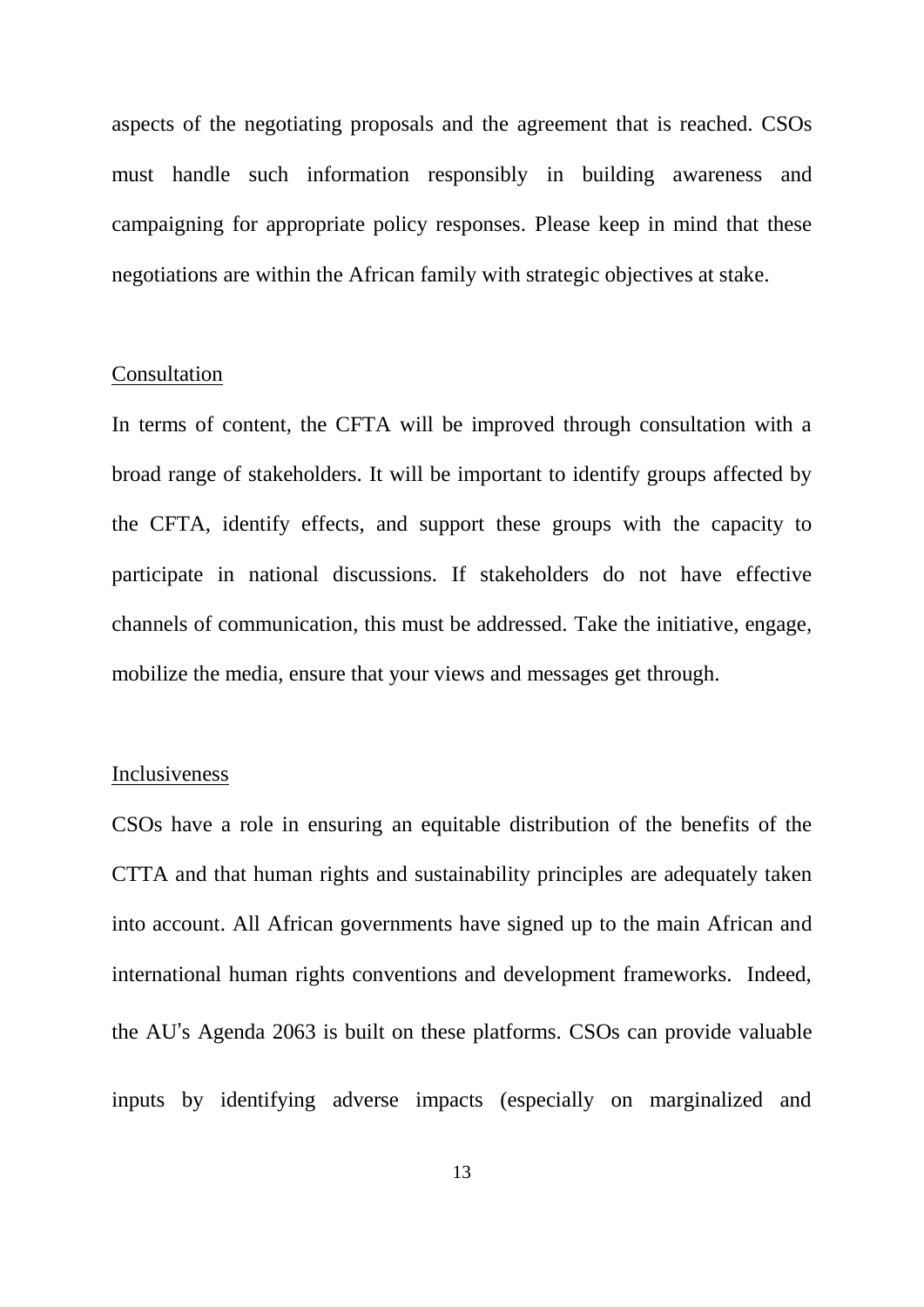disadvantaged groups) through impact assessments, audits, studies and other analytical and grassroots inputs. CSOs can provide important advocacy channels for these concerns.

CSOs are of course not alone in advocating on the CFTA. The private sector, parliamentarians, academia, development partners and others will be involved. However, CSOs have a particular role, particular constituents, and established responsibilities.

## **Conclusion**

The CFTA provides a real opportunity to change the structure of African trade. CSOs form a vital part of the policy advocacy apparatus necessary to ensure that the opportunities on offer are translated into meaningful, sustainable, and equitable development outcomes. By making sure that the CFTA negotiations adhere to the principles of transparency, consultation and inclusiveness, and by being part of a far-reaching participatory framework, CSOs can help realize these objectives.

For our part, ECA through its African Trade Policy Centre stands ready to work with African civil society to ensure transparency, consultation and inclusion in the CFTA negotiations and implementation of an agreement. We are committed